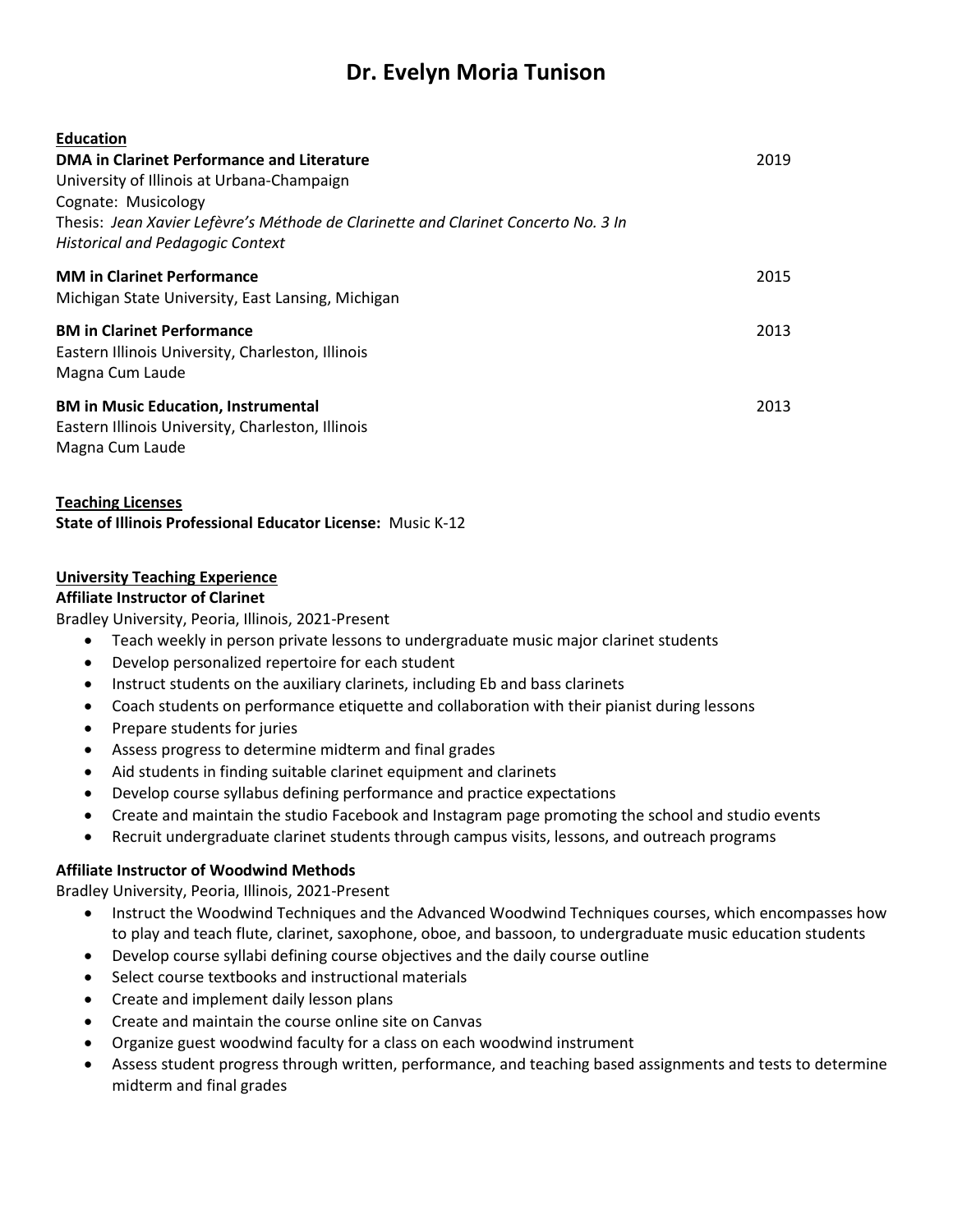# **University Teaching Experience Continued**

### **Adjunct Instructor of Clarinet**

Illinois Wesleyan University, Bloomington, Illinois, 2020-Present

- Create lesson plans for and instruct weekly in person and online clarinet studio class
- Select music for and instruct students in a clarinet trio ensemble
- Organize guest artist masterclasses and guest vendors for studio class
- Teach weekly in person and online private lessons to undergraduate music major students and non-major undergraduate students who have received the talent based Jennings scholarship
- Instruct students on the auxiliary clarinets, including Eb, bass, alto, and the contra-alto clarinets
- Assist students in preparing for and winning the 2021 IWU Wind Concerto competition
- Train students for the Concerto/Aria competition prelims and finals, leading to a runner-up award
- Prepare students for juries and grad school auditions leading to acceptance into Master's of Music programs
- Curate personalized solo repertoire for each student
- Coach students on performance etiquette and collaboration with their pianist during lessons
- Assess progress to determine midterm and final grades
- Listen to and provide comments for the woodwind juries
- Aid students in finding suitable clarinet equipment and clarinets
- Develop course syllabus defining performance and practice expectations
- Recruit undergraduate clarinet students through campus visits, lessons, and outreach programs
- Appoint a studio Music Ambassador who helps with recruitment efforts
- Create and maintain the studio Facebook and Instagram page promoting the school and studio events

### **Adjunct Professor of Clarinet**

University of Illinois at Springfield, 2019-Present

- Teach weekly in person and online private lessons to undergraduate students who have received the talent based Camerata scholarship
- Develop personalized solo and chamber repertoire for each student
- Prepare students for juries and recitals
- Coach students on performance etiquette and accompany students on piano for lessons
- Assess progress to determine midterm and final grades

### **Guest Artist Masterclass Experience**

### **Guest Artist Masterclass**

University of South Dakota Clarinet Studio, Vermillion, South Dakota, 2021

• Taught three undergraduate students from the University of South Dakota Clarinet Studio who performed solos

### **Guest Artist Masterclass**

Millikin University Clarinet Studio, Decatur, Illinois, 2021

• Instructed two undergraduate students from the Millikin University Clarinet Studio who performed solos

### **Guest Artist Masterclass**

Eastern Illinois University Clarinet Studio, Charleston, Illinois, 2021

• Taught three undergraduate students from the Eastern Illinois University Clarinet Studio who performed solos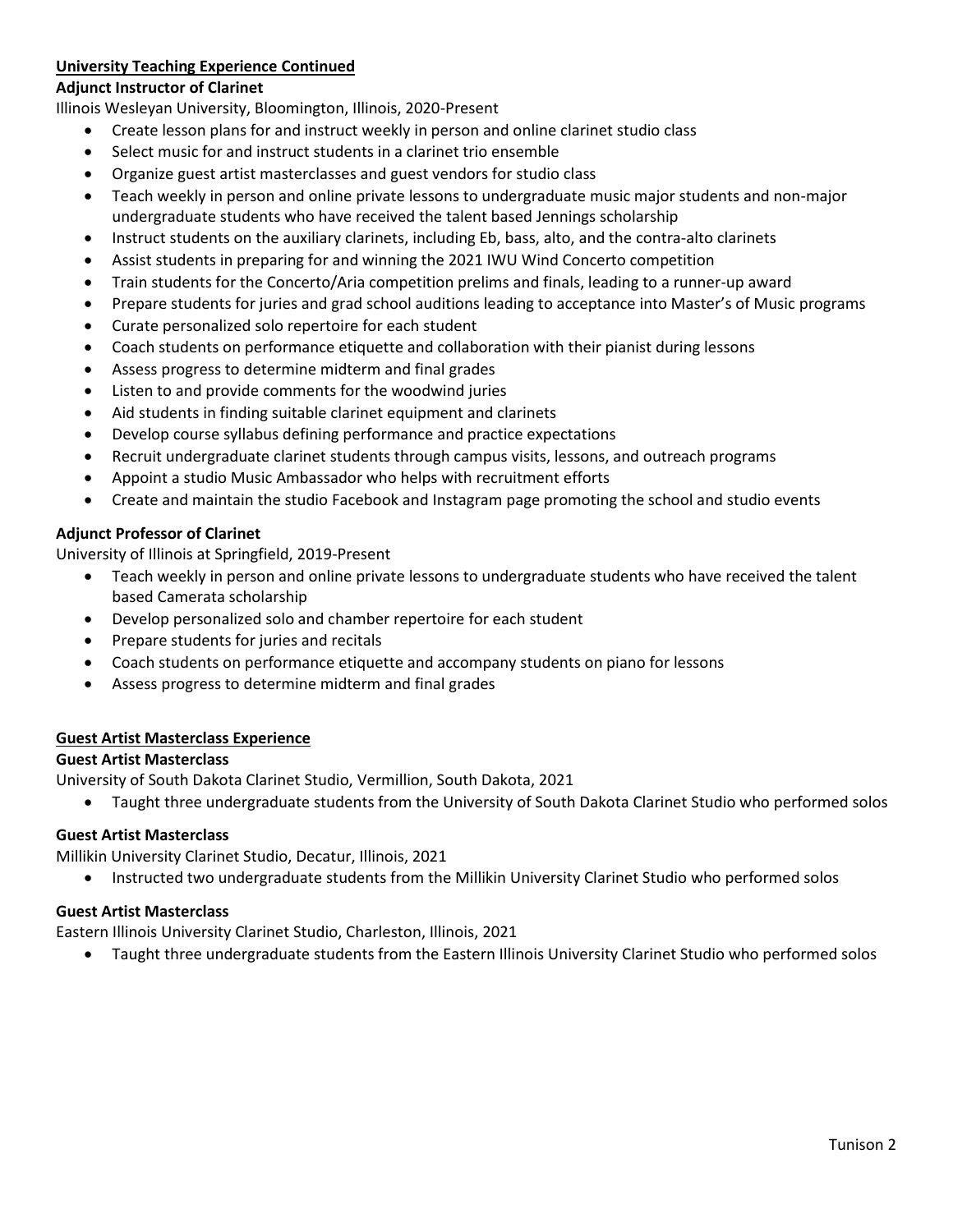### **Studio Teaching Experience**

### **Clarinet Instructor**

Woodwind Preparatory Program, Illinois Wesleyan University, 2021-Present

- Teach weekly individual lessons to pre-university students
- Develop personalized repertoire to meet individual students' goals
- Prepare students for the bi-annual Prep program recitals
- Instruct students on performance etiquette and accompany students on piano for lessons

### **Clarinet Instructor**

Klepak Scholars Program, Illinois Wesleyan University and Bloomington Junior High, 2021-Present

- Teach weekly individual lessons to 7 pre-university students who are members of the Klepak Scholars Grant Program through the Illinois Wesleyan University
- Develop personalized repertoire to meet individual students' goals
- Instruct students on performance etiquette and accompany students on piano for lessons

### **Clarinet Instructor**

Community Music School, University of Illinois at Springfield, 2019-Present

- Teach weekly individual lessons to 4 pre-university and community member students
- Develop personalized repertoire to meet each individual students' goals, including acceptance into doctoral programs in clarinet performance
- Prepare students for bi-annual recitals
- Instruct students on performance etiquette and accompany students on piano for lessons

### **Clarinet Instructor**

The Music Shoppe Lesson Studio, Champaign, Illinois, 2017-2022

- Teach weekly in person and online individual lessons to 20 students, ages 9 to adult
- Prepare students for successful ensemble and summer program auditions, Solo and Ensemble Contests, and Illinois Music Education Association District Senior and Junior Band auditions
- Develop personalized repertoire to meet individual students' goals
- Rehearse students for bi-annual studio recitals
- Coach students on performance etiquette and accompany students on piano for lessons and studio recitals

### **Youth Orchestra Woodwind Sectional Instructor**

Youth Music Illinois, Peoria, Illinois, 2021-2022

- Rehearsed the Concert Orchestra flute and clarinet sectionals consisting of 4 pre-university students
- Rehearsed the Youth Symphony flute, oboe, and clarinet sectionals consisting of 6 pre-university students

### **Marching Band Camp Clarinet Instructor**

Ball-Chatham CUSD #5, Glenwood High School, Chatham, Illinois, 2020-2021

- Led sectionals of 15 high school clarinet students
- Aided in full marching band rehearsal through assessing balance, style, tempo, and articulation

### **Clarinet Instructor**

Monticello CUSD #25, Monticello Middle School, Monticello, Illinois, 2019-2020

- Teach weekly individual lessons to middle school students
- Successfully prepare students for ensemble auditions and Illinois Music Education Association District auditions
- Develop personalized repertoire to meet individual students' goals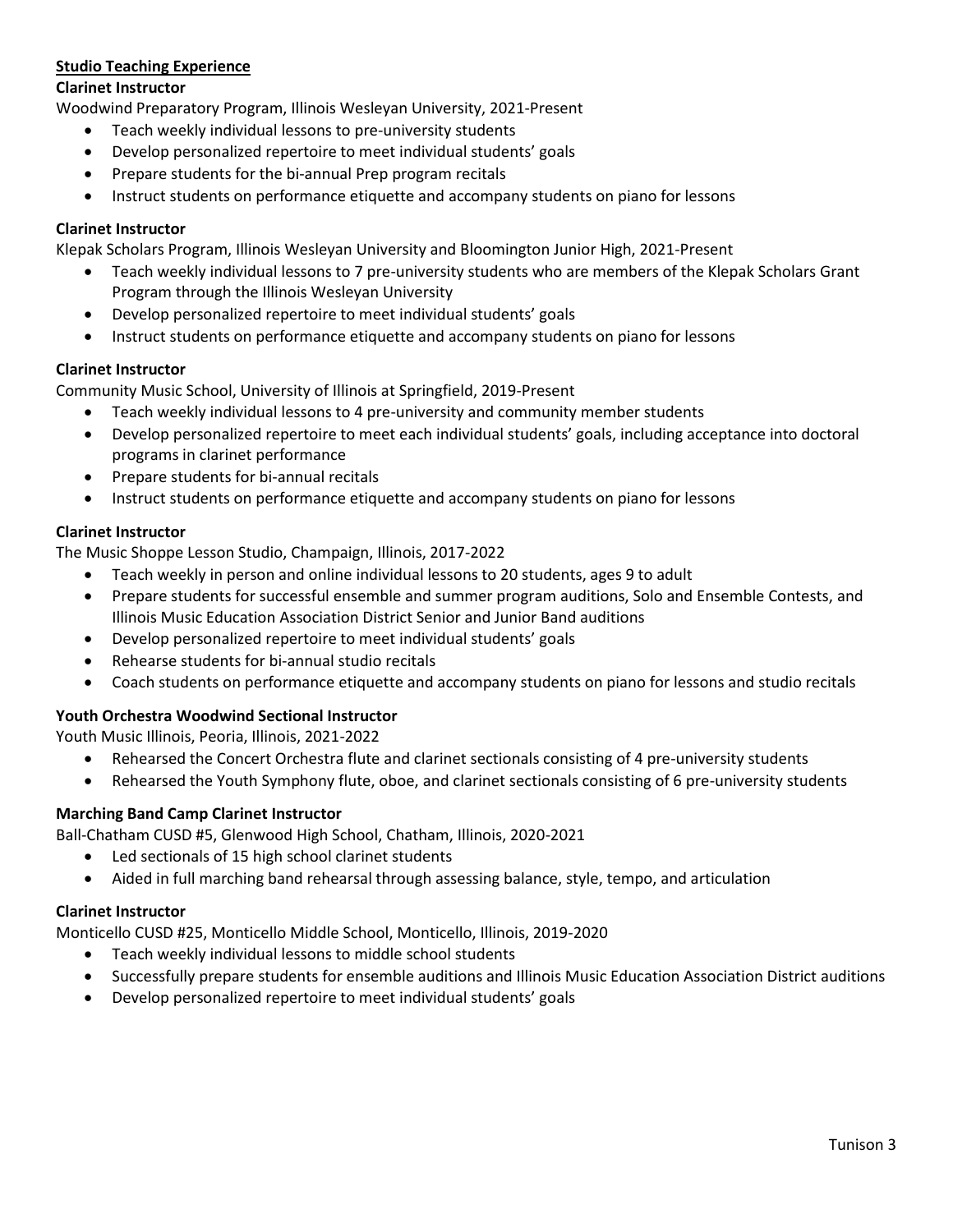## **Studio Teaching Experience Continued**

### **Blue Lake Clarinet Instructor**

Blue Lake Fine Arts Camp, Twin Lake, Michigan, 2019

- Developed lesson plans and taught two sections of technique classes to 14 middle school clarinet students
- Created lesson plans and instructed technique classes to 8 middle school bass clarinet students
- Led sectionals of 15 middle school clarinet students
- Assisted in clarinet ensemble placement auditions
- Wrote student evaluations and recommended students for the Blue Lake International Exchange Program

### **Blue Lake Woodwind Auxiliary Instructor**

Blue Lake Fine Arts Camp, Twin Lake, Michigan, 2019

- Led three low reed sectionals of bass clarinet, bassoon, and baritone saxophone to 13 middle school students
- Created and implemented warm-up and intonation exercises for the low reed sectionals
- Developed lesson plans and taught the Try a New Instrument Woodwinds Minor Class, where non-music students learned how to play flute, clarinet, and saxophone, to 12 middle school students
- Assisted in bass clarinet ensemble placement auditions
- Ran the bass clarinet, bassoon, and baritone saxophone ensemble placement re-auditions

### **Clarinet Instructor**

Self-Employed, Villa Grove, Charleston, and Champaign-Urbana, Illinois, 2006-2019

- Taught weekly individual lessons to 10 pre-university students and a university, non-music major student
- Developed personalized repertoire to meet individual students' needs
- Successfully prepared students for summer program and regional band auditions, Solo and Ensemble Contests, Illinois Music Education Association District Senior and Junior auditions, Illinois Music Education Association All State auditions, and high school and college ensemble auditions
- Instructed students on performance etiquette and accompanied students on piano for lessons

### **Professional Committees**

International Clarinet Association College and Pre-Professional Engagement Committee, 2020-Present

- Serve on the ICA College and Pre-Professional Engagement Committee by helping to create initiatives and events for college undergraduate, graduate, and pre-professional clarinetists
- Write and distribute meeting notes for the ICA College and Pre-Professional Engagement Committee 2021-2022 meetings
- Organized and planned the Collegiate Youth Committee Workshop series held online during May 2021, including scheduling, planning, and taking notes for the Collegiate Youth Committee Workshop meetings, securing and contacting the Guest Clinicians and Panelists for the workshops, introducing the Guest Clinicians and Panelists at the workshops, and promoting the workshop series on social media
- Moderated the panel for the Collegiate Youth Committee Workshop, "My Degree is Finished, Now What?! A Panel Discussion on Career Paths Post-Graduation" held online during May 2021
- Participated in the ICA Youth Committee panel discussion, "Connecting the Pre-Professional Clarinetist to Digital Clarinet Resources in the 21<sup>st</sup> Century: Approaches, Ideas, and Discussion", for ICA Plays On! 2021

### **Professional Presentations**

Tunison, Moria. (Oct. 2021). Creating a Meaningful Studio Class for a Small Studio. Paper selected to be presented at the annual conference of the National Association of College Wind and Percussion Instructors, Denton, TX.

### **Publications**

Tunison, Moria. "Creating a Meaningful Studio Class for a Small Studio". *NACWPI Journal*, Vol. 68, Issue 3, Spring 2021, pp. 4-6.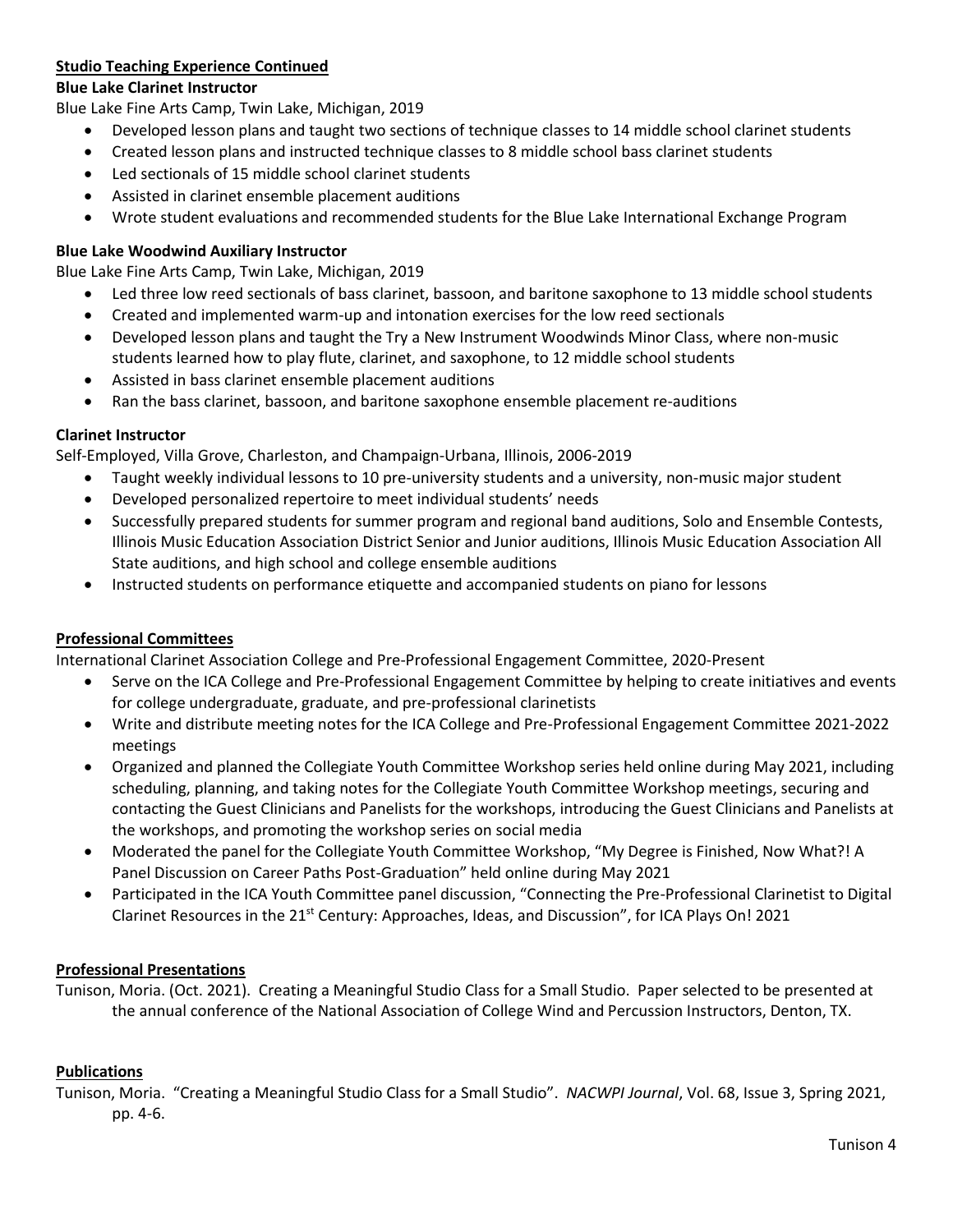### **Publications Continued**

- Tunison, Moria. "Lefèvre's *Third Concerto* Viewed Through the Lens of His *Méthode de Clarinette*: An Argument for Historical and Pedagogical Performance Practice". *The Clarinet*, Vol. 48, No. 2, Mar. 2021, pp. 36-43.
- Tunison, Moria. "Clarinet in the Time of COVID Series: Teaching Younger Students During COVID." *The Clarinet [Online]*: International Clarinet Association, 2020. https://clarinet.org/2020/07/02/clarinet-time-covid-series-teaching-younger-students-covid/

### **Educational Publications**

Tunison, Moria. "How Have You Developed a Portfolio Career?" GetSerio, Oct. 21, 2021. https://getserio.com/how-have-you-developed-a-portfolio-career-4/

Tunison, Moria. "C. Rose Etude #5" and "C. Rose Etude #14." ILMEA Official YouTube, *2020 Band Etude Videos* Playlist: Illinois Music Education Association, 2020. https://www.youtube.com/playlist?list=PLYv-j1aKvakWcaCj1\_r\_gHgEad1YddfPd

Tunison, Moria. "ILMEA Senior HS Band Audition Scales" and "ILMEA Junior Band Audition Scales." ILMEA Official YouTube, *Band Scales Videos* Playlist: Illinois Music Education Association, 2020. https://www.youtube.com/playlist?list=PLYv-j1aKvakWmhqms34P44p-h3AhMnn8t

# **Copyrights**

Lefèvre, Jean Xavier (Author) and Tunison, Evelyn Moria (Arranger). *Concerto No. 3*. 2019.

Tunison, Evelyn Moria. *An English Translation of Lefèvre's Méthode de Clarinette.* 2019.

### **Honors, Awards, and Scholarships**

**Finalist**, International Clarinet Association Research Competition, 2020

• Presented on *Lefèvre's Third Concerto Viewed Through the Lens of Lefèvre's Méthode de Clarinette: An Argument for Historical and Pedagogical Performance Practice*

**Winner**, Honors Recital Audition, Eastern Illinois University, Charleston, Illinois, 2012

- Performed at the 2012 Eastern Illinois University Music Department Honors Recital
- **President**, Eastern Symphony Orchestra Advisory Council, Eastern Illinois University, Charleston, Illinois, 2010-2012
	- Scheduled and led the Advisory Council meetings and assisted with the overall Eastern Symphony Orchestra program, including corresponding and working with the committee chairs, taking and circulating meeting notes, and overseeing the Technical Crew which coordinated concert set-up and changes with the graduate assistants and stage manager

**Winner**, Eastern Symphony Orchestra Concerto Competition, Eastern Illinois University, Charleston, Illinois, 2010

• Performed Weber's *Clarinet Concerto No. 2 in Eb Major, Op. 74, mvt. III* with the Eastern Symphony Orchestra in 2011

**Music Festivals National Intercollegiate Band**, performer Orlando, Florida, 2017

**Chicago Clarinet Symposium**, participant Northeastern Illinois University, Chicago, Illinois, 2017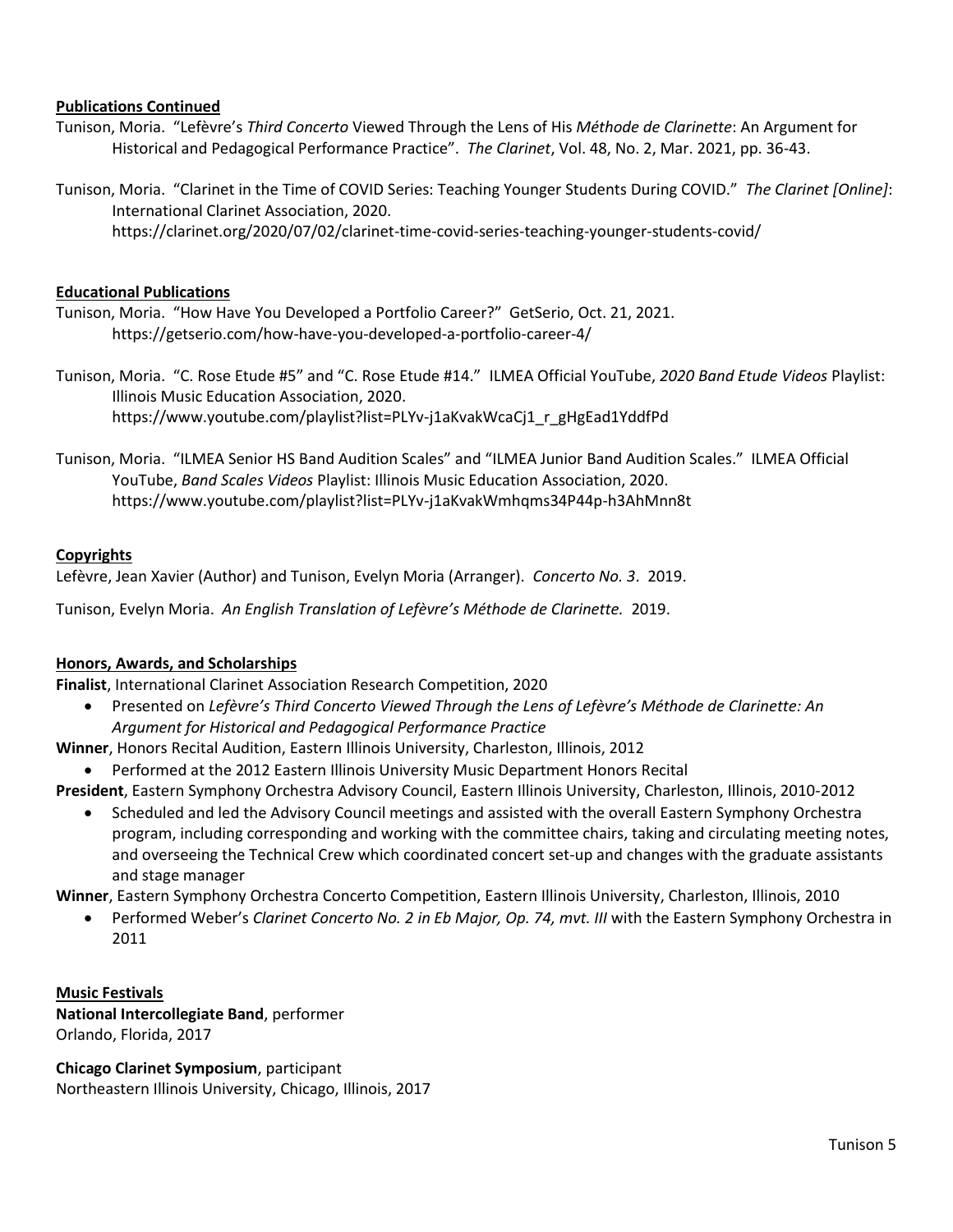### **Music Festivals Continued**

**Fresno Summer Orchestra Academy Philharmonic**, performer California State University, Fresno, California, 2015

### **Aria International Summer Academy**, performer

Mount Holyoke College, South Hadley, Massachusetts, 2012 and 2014

### **University of Nebraska, Lincoln Chamber Music Institute**, performer

University of Nebraska, Lincoln, Nebraska, 2012

### **Chamber Music Experience**

**Clarinet Choir**, University of Illinois at Urbana-Champaign, 2018-2019

- Conducted and rehearsed the clarinet choir comprised of 80 music major, music minor, and non-music major students for a benefit concert and recital
- Led the Bb clarinet sectionals and the bass clarinet, alto clarinet, and basset horn combined sectionals

# **MIL Clarinet and Percussion Duo**, Urbana, Illinois, 2017-2018 **Graduate Woodwind Quintet**, University of Illinois at Urbana-Champaign, 2015-2017

**Five Fusion Woodwind Quintet**, Eastern Illinois University, Charleston, Illinois, 2010-2012

### **Ensemble Experience**

**Substitute Clarinet**, Heartland Festival Orchestra, Peoria, Illinois, 2022-Present **Substitute Clarinet**, Millikin-Decatur Symphony Orchestra, Decatur, Illinois, 2018-Present **Bass Clarinet**, Illinois Wesleyan Wind Ensemble, Bloomington, Illinois, 2021 **Principal Clarinet**, Blue Lake Fine Arts Camp Festival Band, Twin Lake, Michigan, 2019 **Section Clarinet**, Blue Lake Fine Arts Camp Opera Orchestra, Twin Lake, Michigan, 2019 **Section Clarinet**, Champaign-Urbana Civic Wind Band, Champaign, Illinois, 2016-2018 **Clarinet**, Illinois Modern Ensemble, Urbana, Illinois, 2016-2018 **Section Clarinet**, University of Illinois at Urbana-Champaign Wind Symphony, 2015, 2018 **Principal Clarinet**, University of Illinois at Urbana-Champaign Summer Band, 2017 **Principal Clarinet**, Urbana Pops Orchestra, Urbana, Illinois, 2016-2017 **Substitute Principal Clarinet**, Illinois Wesleyan Civic Orchestra, Bloomington, Illinois, 2016 **Section Clarinet**, Illinois Wesleyan Wind Ensemble, Bloomington, Illinois, 2016 **Section Clarinet**, University of Illinois at Urbana-Champaign Symphony Orchestra, 2015-2016 **Principal Clarinet**, University of Illinois at Urbana-Champaign Opera Orchestra, 2015 **Section Clarinet**, Michigan State University Symphony Orchestra, East Lansing, Michigan, 2014-2015 **Section Clarinet**, Michigan State University Wind Symphony, East Lansing, Michigan, 2013-2015 **Section Clarinet**, Michigan State University Opera Orchestra, East Lansing, Michigan, 2014 **Section Clarinet**, Charleston Community Band, Charleston, Illinois, 2011, 2013 **Principal Clarinet**, Franco-American Vocal Academy Opera Chamber Orchestra, France, 2012 **Principal Clarinet**, Eastern Illinois University Wind Symphony, Charleston, Illinois, 2008-2012 **Principal Clarinet**, Eastern Illinois University Symphony Orchestra, Charleston, Illinois, 2008-2012

### **Selected Solo and Chamber Performances**

**IWU Faculty Showcase Recital**, Arnold, *Fantasy for Clarinet*, Op. 87, Illinois Wesleyan University, Bloomington, Illinois, 2021

**UIS Faculty Recital,** *The Unaccompanied Clarinet*, Arnold, *Fantasy for Clarinet*, Op. 87, Opperman, *Un Seul*, Sutermeister, *Capriccio*, Osborne, *Rhapsody*, Brahms, *Sonata in Eb Major,* Op. 120, No. 2, I. *Allegro amabile*, University of Illinois at Springfield, 2020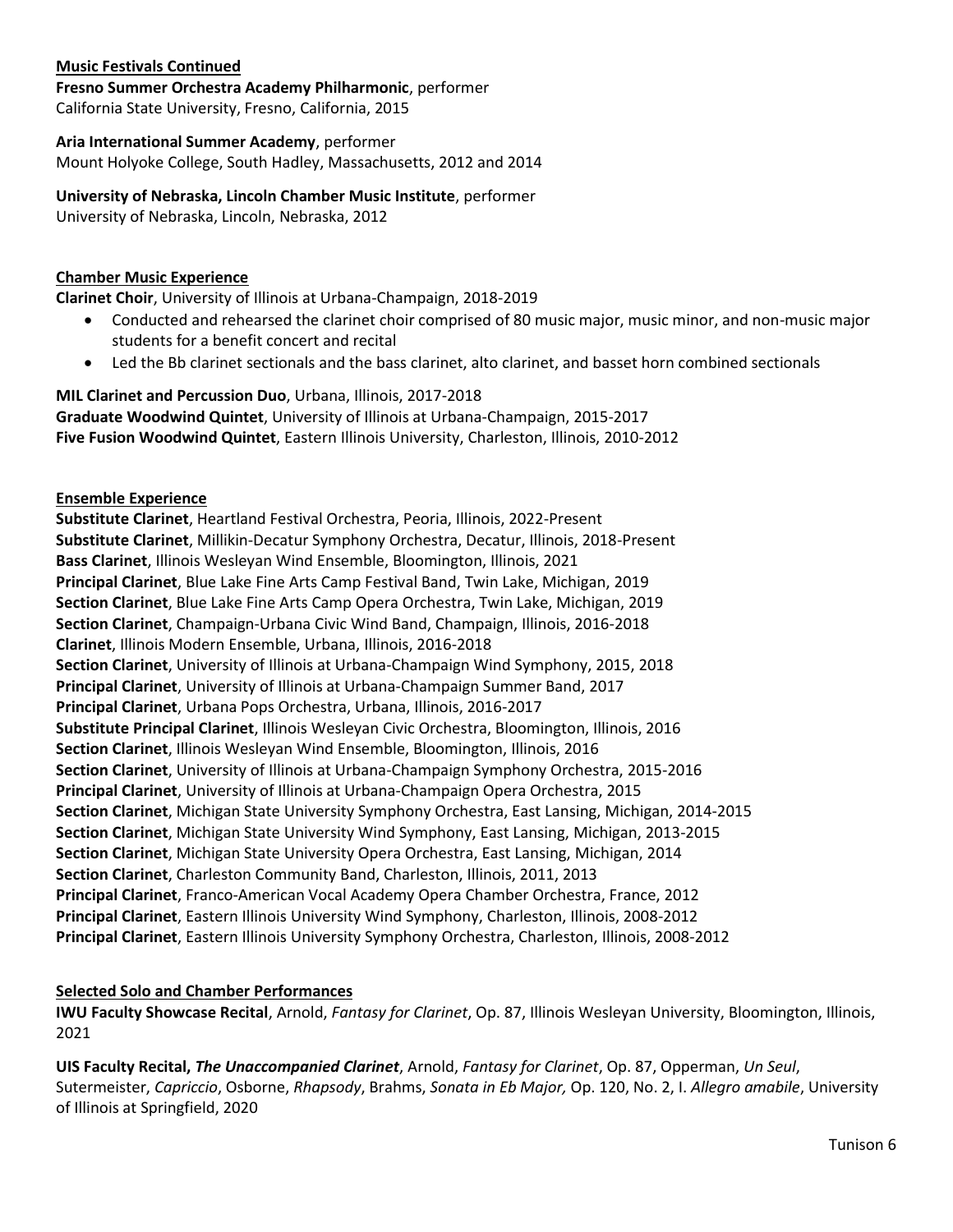### **Selected Solo and Chamber Performances Continued**

**IWU Faculty Showcase Recital**, Osborne, *Rhapsody*, Illinois Wesleyan University, Bloomington, Illinois, 2020

**Masterclasses**, Sutermeister, *Capriccio for Solo Clarinet*, Monticello CUSD #25, Monticello Middle School, Monticello, Illinois, 2019

**DMA Lecture Recital**, Lefevre, *Concerto No. 3*, Lefevre, *Sonata No. 2, III. Allegro*, and Lefevre, *Sonata No. 12, III. Theme and Variations*, University of Illinois at Urbana-Champaign, 2019

**Clarinet Choir Concert**, Holst, *The Planets*, University of Illinois at Urbana-Champaign, 2019

**Eric Mandat Music Recital**, Mandat, *Peg & Hole Collide*, University of Illinois at Urbana-Champaign, 2018

**Clarinet Choir Concert**, Whitacre, *Lux Aurumque*, University of Illinois at Urbana-Champaign, 2018

**Chamber Symphony Orchestra Concert**, Walton, *Façade*, University of Illinois at Urbana-Champaign, 2018

**Illinois Summer Youth Music Faculty Recital**, Strauss, *Serenade in E-flat Major, Op. 7*, University of Illinois at Urbana-Champaign, 2018

**Recital**, Burge, *Sources III*, with MIL Clarinet and Percussion Duo, University of Illinois at Urbana-Champaign, 2018

**Kappa Kappa Psi Recital**, McGuire, *3 Pieces for Bass Clarinet and Marimba*, with MIL Clarinet and Percussion Duo, Eastern Michigan University, Ypsilanti, Michigan, 2018

**DMA Solo Recital #2**, JeanJean, *Arabesques*, Puts, *And Legions Will Rise*, Debussy, *La Fille Aux Cheveux de Lin*, Tomasi, *Sonatine Attique*, and Francaix, *Tema con Variazioni*, University of Illinois at Urbana-Champaign, 2017

**Woodwind Chamber Recital**, Prokofiev, *Peter and the Wolf*, with University of Illinois Graduate Woodwind Quintet, University of Illinois at Urbana-Champaign, 2017

**Chamber Recital**, Poulenc, *Sextet,* with University of Illinois Graduate Woodwind Quintet and Pierre Tang, piano, University of Illinois at Urbana-Champaign, 2017

**DMA Recital #1**, Larsen, *Barn Dances*, Reger, *Sonata No. 1 in Ab Major, Op. 49*, Resanovic, *Alt.music.ballistix*, and Weiner, *Peregi verbunk*, University of Illinois at Urbana-Champaign, 2017

**Woodwind Chamber Recital**, Hindemith, *Kleine Kammermusik, Op. 24, No. 2*, *mvt. I,II, and V*, with University of Illinois Graduate Woodwind Quintet, University of Illinois at Urbana-Champaign, 2016

**Woodwind Chamber Recital**, Maslanka, *Woodwind Quintet, No. 3, I. Slow-Moderate*, with University of Illinois Graduate Woodwind Quintet, University of Illinois at Urbana-Champaign, 2015

**Chamber Music Recital**, Brahms, *Sonata No. 2, Op. 120, mvt. I*, Poulenc, *Sonata for Two Clarinets*, and Larsen, *Yellow Jersey*, with Cassandra O'Brien (Clarinet), Okemos, Michigan, 2015

**Master's Recital**, Brahms, *Sonata in Eb Major, Op. 120, No. 2,* Ireland, *Fantasy-Sonata*, Karg-Elert, *Sonate fur Klarinette Solo, Op. 110,* and Rossini, *Introduction, Theme and Variations*, Michigan State University, East Lansing, Michigan, 2015

**Senior Recital**, Eastern Illinois University, Charleston, Illinois, 2012

**Concerto**, Weber, *Clarinet Concerto No. 2 in Eb Major, Op. 74, mvt. III*, with Eastern Symphony Orchestra, Eastern Illinois University, Charleston, Illinois, 2011

**Junior Recital**, Eastern Illinois University, Charleston, Illinois, 2011

**Sophomore Recital**, Eastern Illinois University, Charleston, Illinois, 2010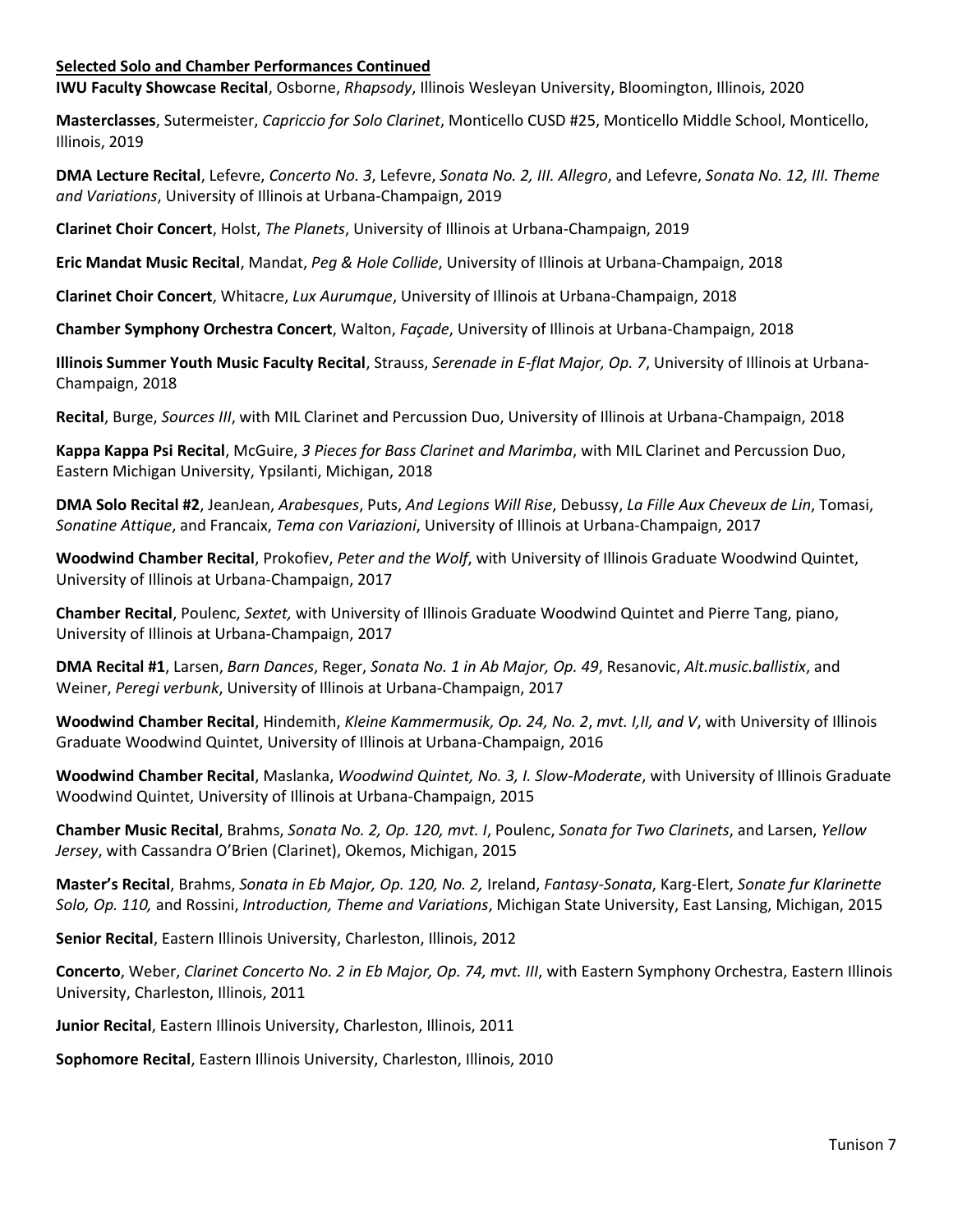# **Principal Teachers**

**Clarinet:** 

**J. David Harris**, Associate Professor of Clarinet University of Illinois at Urbana-Champaign, 2015-2019

**Guy Yehuda**, Associate Professor of Clarinet Michigan State University, East Lansing, Michigan, 2013-2015

**Magie Smith**, Associate Professor of Clarinet Eastern Illinois University, Charleston, Illinois, 2008-2013

# **Clarinet:**

**Harvey Hermann**, Woodwind Assistant to the Director of Bands University of Illinois at Urbana-Champaign, 2006-2008

# **Piano:**

**Susan Teicher**, Associate Professor of Piano and Keyboard Division Director Eastern Illinois University, Charleston, Illinois, 2008-2013

# **Oboe:**

**Blaine Edlefsen**, Professor Emeritus of Oboe University of Illinois at Urbana-Champaign, 2007-2008

# **Master Classes**

**Minnesota Orchestra Clarinetists**, Minnesota Orchestra University of Illinois at Urbana-Champaign, 2018

**Anthony McGill**, Principal Clarinet at the New York Philharmonic University of Illinois at Urbana-Champaign, 2017

**Jonathan Holden**, Assistant Professor of Clarinet at Florida State University Michigan State University, East Lansing, Michigan, 2015

**Elsa Ludewig Verdher**, University Distinguished Professor of Clarinet at Michigan State University Michigan State University, East Lansing, Michigan, 2013-2015

**Alexander Fiterstein**, Associate Professor of Clarinet at University of Minnesota Aria International Summer Academy, Mount Holyoke College, South Hadley, Massachusetts, 2014

**Chad Burrow**, Associate Professor of Clarinet at University of Michigan Aria International Music Academy, Mount Holyoke College, South Hadley, Massachusetts, 2014

**Kenneth Grant**, Associate Professor of Clarinet at Eastman School of Music Aria International Music Academy, Mount Holyoke College, South Hadley, Massachusetts, 2012, 2014

**Michael Wayne**, Clarinetist of the Boston Symphony Orchestra Aria International Music Academy, Mount Holyoke College, South Hadley, Massachusetts, 2012

**Deborah Chodacki**, Associate Professor of Clarinet at Louisiana State University Aria International Music Academy, Mount Holyoke College, South Hadley, Massachusetts, 2012

**Cynthia Doggett**, Associate Professor of Music at Central College, Pella, IA Eastern Illinois University, Charleston, Illinois, 2014

**Eric Mandat**, Professor of Music and Distinguished Scholar at Southern Illinois University at Carbondale Eastern Illinois University, Charleston, Illinois, 2009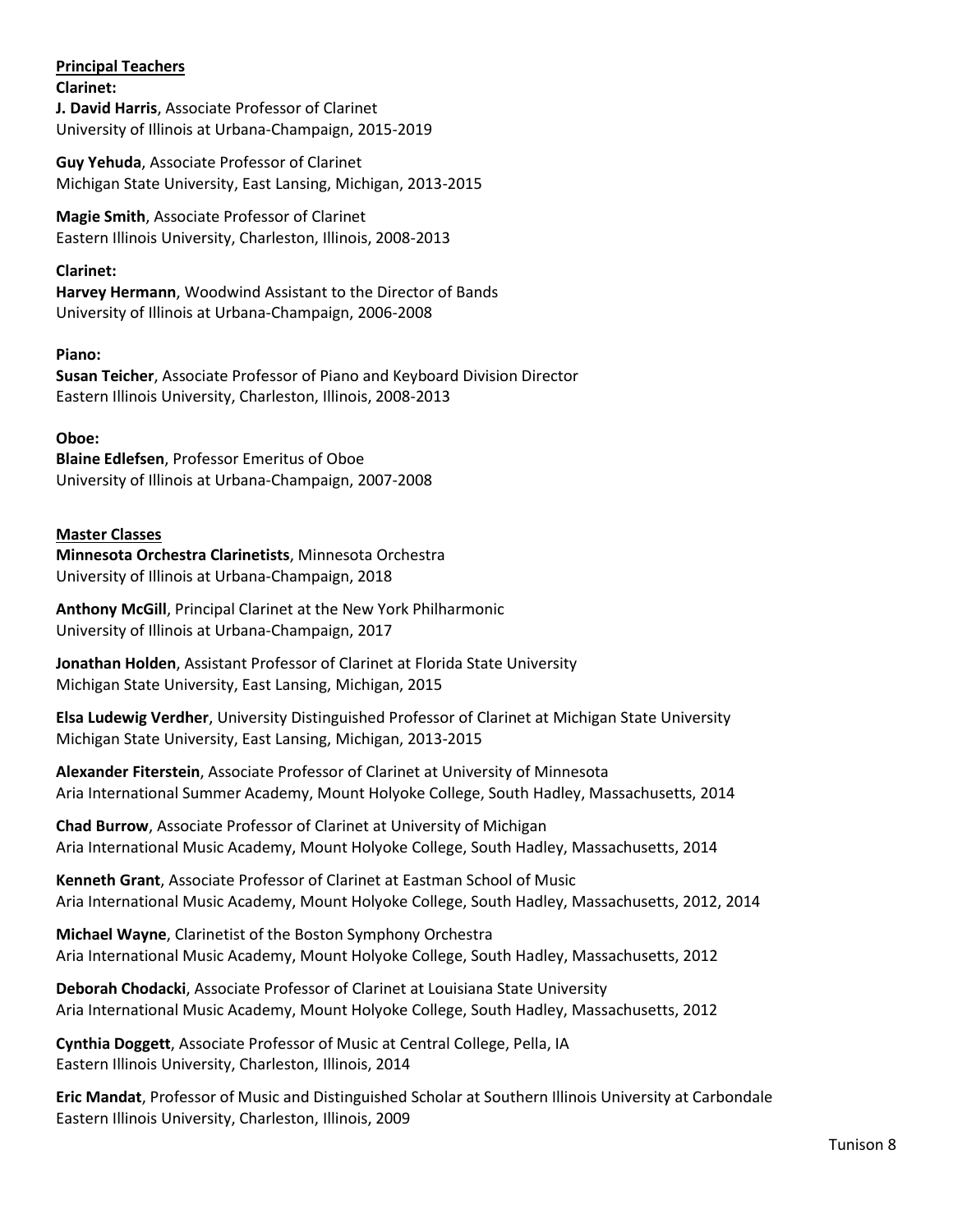# **Additional Teaching Competencies**

### *Building Digital Communities*

University of Illinois at Springfield, 2020

- Completed the faculty development course, *Building Digital Communities*, which focuses on how to create accessible, high quality online courses
- Learned how to design assignments and assessments, create and check course materials for accessibility, write measurable learning objectives, develop discussion questions, and engage students in online learning
- *Building Digital Communities* meets the requirements of the Higher Learning Commission for required faculty training in online instruction

### **Music Adjudication**

National Federation of State High School Associations, 2020

- Completed the *Music Adjudication* course which focuses on how to development the skills needed to be a music adjudicator
- Learned the adjudicating basics and guidelines, how to properly comment on and give constructive feedback for performances, and the different types of adjudicating roles

# **Piano Instructor**

Self-Employed, Villa Grove, Illinois, 2015-2018

- Taught weekly individual lessons to 7 pre-university piano students, ages 5 to 18
- Developed personalized repertoire to meet individual students' needs
- Successfully prepared students for college music major auditions, recitals, and Solo and Ensemble Contests
- Instructed students on music theory and performance etiquette

### **Oboe Instructor**

Self-Employed, Villa Grove, Illinois, 2006-2008

- Taught weekly individual lessons to 2 pre-university oboe students, ages 15 to 18
- Developed personalized repertoire to meet individual students' needs
- Successfully prepared students for Solo and Ensemble Contests
- Instructed students on performance etiquette

### **Piano Accompaniment Experience**

### **Bement United Methodist Church Pianist**

Bement, Illinois, 2020-2022

- Perform hymns, prelude, and postlude for worship services
- Record hymns for online worship services
- Perform hymns for the District Charge Conference

### **Sacred Heart Catholic Church Pianist**

Villa Grove, Illinois, 2006-2015; 2019-2022

- Perform hymns and mass parts for worship services
- Play background music for confirmations and first communions
- Record hymns and mass parts for Livestream worship services
- Play for funeral mass services

### **Pesotum United Methodist Church Pianist**

Pesotum, Illinois, 2017-2022

- Perform hymns, prelude, and postlude for worship services
- Play for church wedding services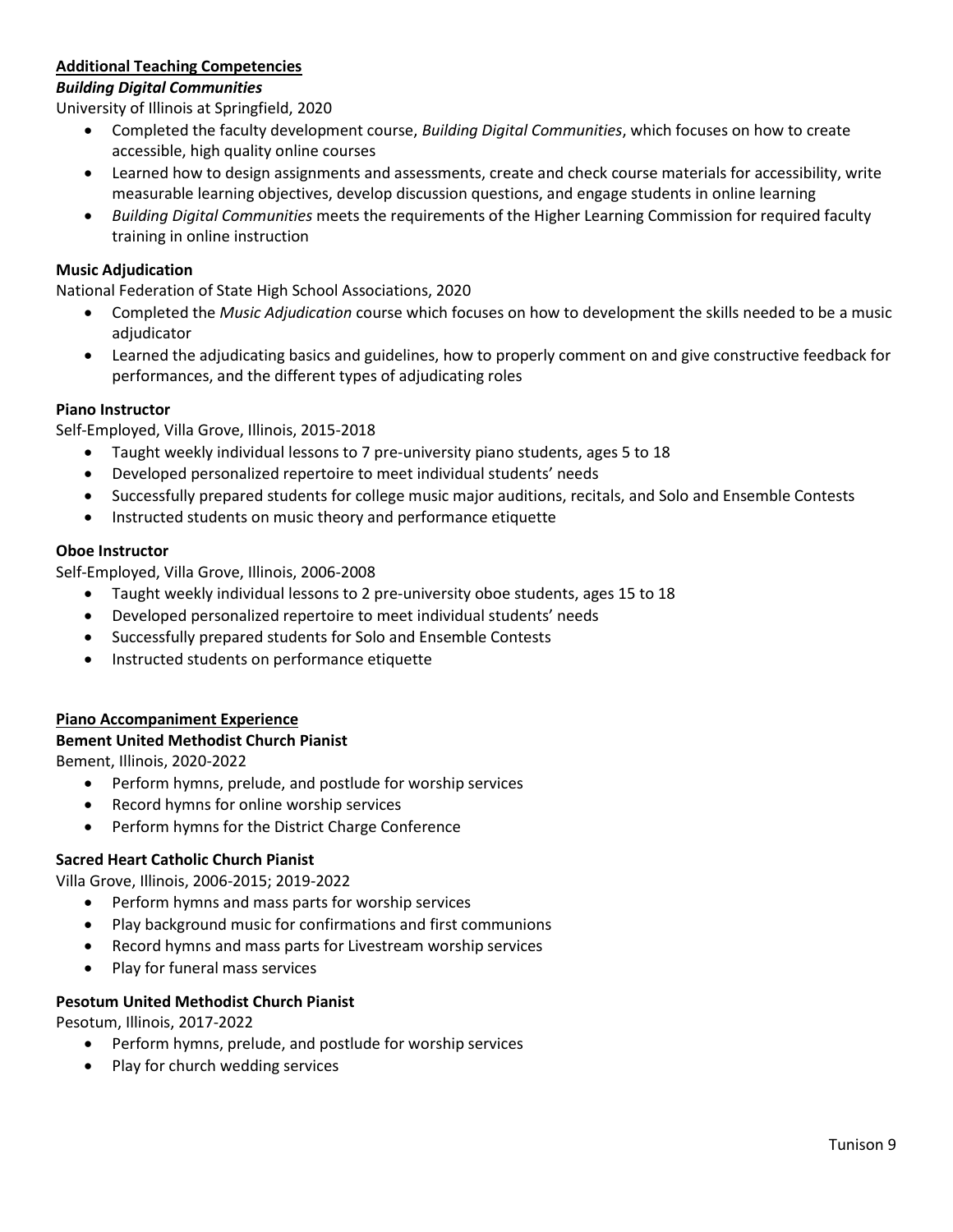### **Piano Accompaniment Experience Continued**

### **Mt Vernon United Methodist Church Pianist**

Champaign, Illinois, 2019-2020

- Performed hymns, prelude, and postlude for worship services
- Accompanied the Mt Vernon Praise Band and the Mt Vernon Choir

### **Choir Accompanist**

Champaign CUSD #4, Kenwood Elementary School, Champaign, Illinois, 2018-2020

Accompany 4<sup>th</sup> and 5<sup>th</sup> grade choir rehearsals and performances

### **Christian Church Pianist**

Newman, Illinois, 2016-2017

• Performed hymns, prelude, and postlude for worship services

# **Villa Grove United Methodist Church Pianist**

Villa Grove, Illinois, 2014-2017

• Performed hymns, prelude, and postlude for worship services

### **Accompanist**

Villa Grove CUSD #302, Villa Grove, Illinois, 2004-2012

- Rehearsed and accompanied junior high and high school instrumental and vocal students for the Illinois Elementary School Association Contest and the Illinois High School Association Solo and Ensemble Contest
- Coached students on performance etiquette

### **K-12 Teaching Experience**

### **Student Teaching**

Effingham Unit #40 Schools, Effingham, Illinois, Spring 2013

Brad Wallace and Courtney Leach, Cooperating Teachers, (750 students)

- Taught two sections of  $4<sup>th</sup>$  grade general music to 30 students, including instruction on beginning music theory, reading and performing music notes and rhythms, singing melodies and harmonies, and playing recorders
- Developed unit and daily lesson plans for  $4<sup>th</sup>$  grade general music classes using the school music textbook and Recorder Karate
- Created lesson plans for, rehearsed, and conducted the 5<sup>th</sup> grade, 6<sup>th</sup> grade, 7<sup>th</sup> grade, 8<sup>th</sup> grade, and the two high school bands
- Led the woodwind and brass sectionals for the 5<sup>th</sup> grade, 6<sup>th</sup> grade, 7<sup>th</sup> grade, 8<sup>th</sup> grade bands, and the two high school bands
- Conducted a piece with the  $8<sup>th</sup>$  grade band and with the high school band for their concerts
- Co-conducted the combined piece for the 5<sup>th</sup> grade, 6<sup>th</sup> grade, 7<sup>th</sup> grade, 8<sup>th</sup> grade, and two high school bands for the concert
- Prepared junior high and high school band students for Solo and Ensemble Contests
- Assisted with the high school jazz band by leading the electric bass guitar sectionals
- Attended and participated in professional development workshops, including the Illinois Music Education Association All State Music Conference and the Effingham Unit #40 Schools teacher workshops
- Aided in the organization of the Apollo conference band, including making programs, guiding visiting students and directors around the school, and assisting in the set-up and tear-down of the rehearsal and concert areas
- Helped in the administration of the band program, including leading warm-ups, assisting with paperwork, and copying music